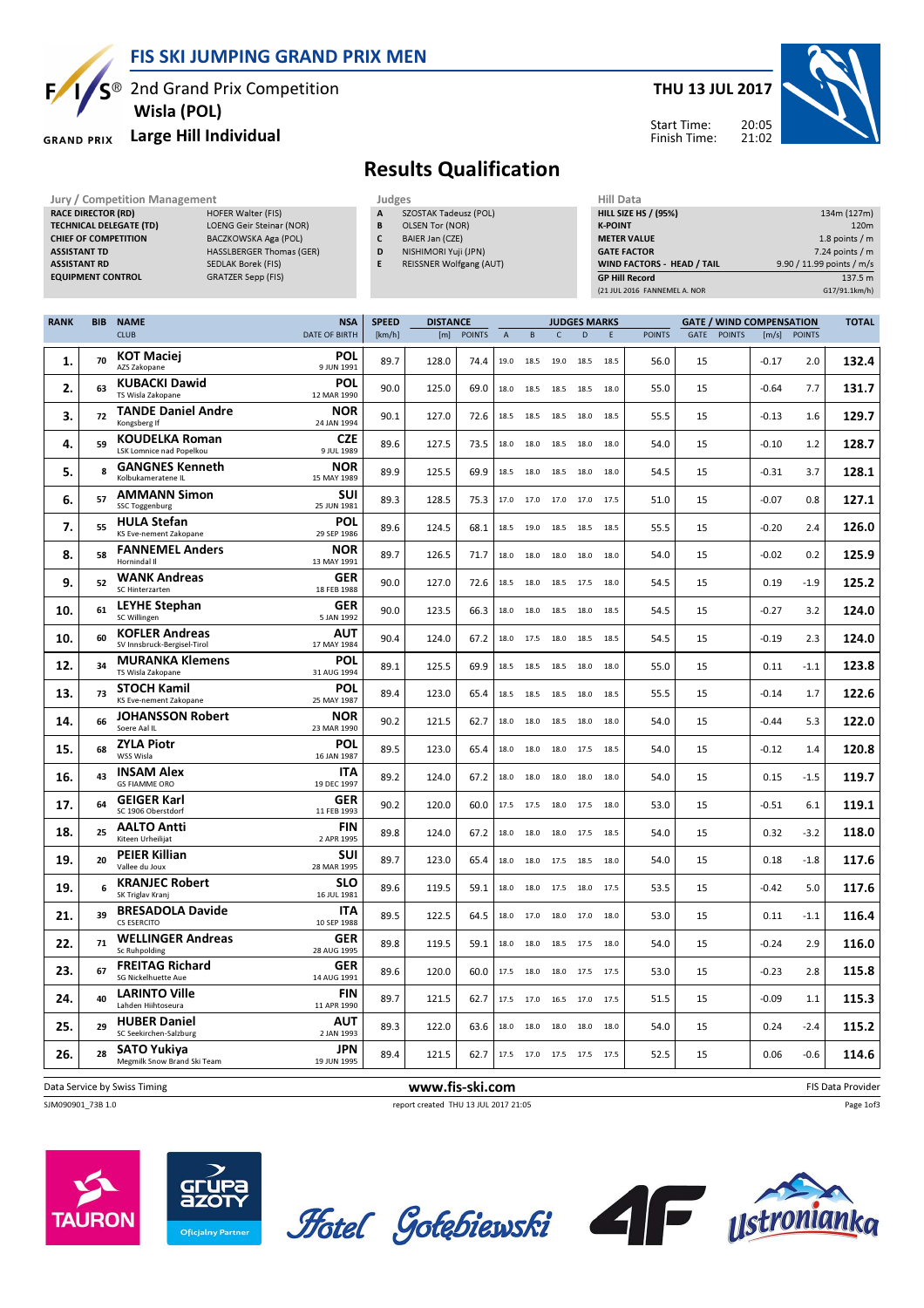FIS SKI JUMPING GRAND PRIX MEN



Wisla (POL)

GRAND PRIX Large Hill Individual

THU 13 JUL 2017



20:05 Start Time: Finish Time:

## Results Qualification

| <b>RANK</b>          | BIB<br><b>NAME</b> |                                                             | <b>NSA</b>                | <b>SPEED</b> | <b>DISTANCE</b> |               |                | <b>JUDGES MARKS</b> |           |                                  |      | <b>GATE / WIND COMPENSATION</b> |      |               |         | <b>TOTAL</b>  |       |
|----------------------|--------------------|-------------------------------------------------------------|---------------------------|--------------|-----------------|---------------|----------------|---------------------|-----------|----------------------------------|------|---------------------------------|------|---------------|---------|---------------|-------|
|                      |                    | <b>CLUB</b>                                                 | <b>DATE OF BIRTH</b>      | [km/h]       | [m]             | <b>POINTS</b> | $\overline{A}$ | B                   | Ċ         | D                                | E    | <b>POINTS</b>                   | GATE | <b>POINTS</b> | [m/s]   | <b>POINTS</b> |       |
| 27.                  | 53                 | <b>SCHLIERENZAUER Gregor</b><br>SV Innsbruck-Bergisel-Tirol | AUT<br>7 JAN 1990         | 89.4         | 120.0           | 60.0          | 17.5           | 18.0                | 18.0      | 18.0                             | 18.0 | 54.0                            | 15   |               | $-0.04$ | 0.5           | 114.5 |
| 28.                  | 35                 | <b>ALTENBURGER Florian</b><br>SC Seekirchen-Salzburg        | AUT<br>2 NOV 1993         | 89.2         | 121.5           | 62.7          | 18.0           | 17.5                | 18.0      | 17.5                             | 18.0 | 53.5                            | 15   |               | 0.24    | -2.4          | 113.8 |
| 29.                  | 18                 | <b>ZUPANCIC Miran</b><br>SK Zagorje                         | <b>SLO</b><br>11 NOV 1989 | 89.2         | 121.0           | 61.8          | 18.0           | 18.0                | 18.0      | 17.5                             | 17.0 | 53.5                            | 15   |               | 0.19    | $-1.9$        | 113.4 |
| 30.                  | 41                 | <b>ROMASHOV Alexey</b><br>Saint-Petersburg KOR1             | RUS<br>29 APR 1992        | 89.2         | 118.0           | 56.4          | 17.5           | 17.0                | 17.5      | 17.5 17.0                        |      | 52.0                            | 15   |               | $-0.38$ | 4.6           | 113.0 |
| 31.                  | 54                 | <b>LANISEK Anze</b><br><b>Ssk Menges</b>                    | <b>SLO</b><br>20 APR 1996 | 89.1         | 119.0           | 58.2          | 17.5           | 17.0                | 17.5      | 17.5 17.5                        |      | 52.5                            | 15   |               | $-0.18$ | 2.2           | 112.9 |
| 32.                  | $\mathbf{1}$       | <b>KANTYKA Przemyslaw</b><br>Lks Klimczok bystra            | POL<br>15 DEC 1996        | 89.5         | 121.5           | 62.7          | 18.0           | 18.0                | 17.5 17.5 |                                  | 18.0 | 53.5                            | 15   |               | 0.34    | -3.4          | 112.8 |
| 33.                  | 69                 | <b>PREVC Peter</b><br>SK Triglav Kranj                      | <b>SLO</b><br>20 SEP 1992 | 89.6         | 119.0           | 58.2          | 17.5           |                     |           | 17.0 17.5 17.0 17.0              |      | 51.5                            | 15   |               | -0.20   | 2.4           | 112.1 |
| 34.                  | 62                 | <b>TEPES Jurij</b><br>SD Dolomiti                           | <b>SLO</b><br>14 FEB 1989 | 90.1         | 116.5           | 53.7          | 17.5           | 18.0                | 18.0      | 17.5                             | 17.5 | 53.0                            | 15   |               | $-0.42$ | 5.0           | 111.7 |
| 35.                  | 50                 | <b>AIGNER Clemens</b><br>SV Innsbruck-Bergisel-Tirol        | AUT<br>2 FEB 1993         | 89.6         | 118.0           | 56.4          | 17.5           | 17.0                |           | 17.5 17.5                        | 17.5 | 52.5                            | 15   |               | $-0.20$ | 2.4           | 111.3 |
| 36.                  | 47                 | <b>COLLOREDO Sebastian</b><br><b>GS FIAMMEGIALLE</b>        | ITA<br>9 SEP 1987         | 89.3         | 119.0           | 58.2          | 17.5           | 17.5                | 18.0      | 17.0                             | 17.5 | 52.5                            | 15   |               | $-0.02$ | 0.2           | 110.9 |
| 37.                  | 17                 | <b>BJOERENG Joacim Oedegaard</b><br>Roeykenhopp             | NOR<br>14 DEC 1995        | 89.7         | 119.5           | 59.1          | 17.5           | 17.5                | 17.5      | 18.0                             | 17.5 | 52.5                            | 15   |               | 0.13    | $-1.3$        | 110.3 |
| 38.                  | 48                 | <b>SEMENIC Anze</b><br><b>NSK TRZIC FMG</b>                 | <b>SLO</b><br>1 AUG 1993  | 89.5         | 118.0           | 56.4          | 17.5           | 17.0                | 17.5      | 17.0                             | 17.5 | 52.0                            | 15   |               | $-0.10$ | 1.2           | 109.6 |
| 39.                  | 65                 | <b>DESCOMBES SEVOIE Vincent</b><br>Douanes - Chamonix       | <b>FRA</b><br>9 JAN 1984  | 89.7         | 116.0           | 52.8          | 17.0           | 17.0                | 17.5      | 17.0                             | 17.5 | 51.5                            | 15   |               | $-0.42$ | 5.0           | 109.3 |
| 39.                  | 51                 | <b>STURSA Vojtech</b><br>Dukla Liberec                      | CZE<br>3 AUG 1995         | 89.5         | 119.5           | 59.1          | 17.5           | 17.0                | 17.0      | 17.5                             | 18.0 | 52.0                            | 15   |               | 0.18    | $-1.8$        | 109.3 |
| 41.                  | 45                 | <b>POLASEK Viktor</b><br>Sk Nove mesto na morave            | <b>CZE</b><br>18 JUL 1997 | 89.2         | 120.0           | 60.0          | 17.5           | 17.0                | 17.0      | 17.5                             | 17.0 | 51.5                            | 15   |               | 0.23    | $-2.3$        | 109.2 |
| 42.                  | 36                 | <b>DESCHWANDEN Gregor</b><br>Horw                           | SUI<br>27 FEB 1991        | 89.1         | 119.0           | 58.2          | 18.0           | 17.0                | 17.0      | 17.0                             | 17.5 | 51.5                            | 15   |               | 0.14    | $-1.4$        | 108.3 |
| 43.                  | 33                 | <b>PAVLOVCIC Bor</b><br>Nd Ratece planica                   | <b>SLO</b><br>27 JUN 1998 | 89.2         | 116.5           | 53.7          | 17.5           | 17.0                | 17.0      | 17.0                             | 17.5 | 51.5                            | 15   |               | -0.22   | 2.6           | 107.8 |
| 44.                  | 42                 | KOBAYASHI Junshiro<br>Megmilk Snow Brand Ski Team           | JPN<br>11 JUN 1991        | 89.1         | 117.0           | 54.6          | 17.5           | 16.5                | 18.0      | 17.0                             | 17.5 | 52.0                            | 15   |               | -0.07   | 0.8           | 107.4 |
| 45.                  | 46                 | <b>VANCURA Tomas</b><br>TJ Dukla Liberec                    | <b>CZE</b><br>10 SEP 1996 | 89.3         | 117.5           | 55.5          | 17.5           | 17.0                | 17.5      | 17.5                             | 17.5 | 52.5                            | 15   |               | 0.07    | $-0.7$        | 107.3 |
| 46.                  | 49                 | <b>BICKNER Kevin</b><br>Norge Ski Club                      | <b>USA</b><br>23 SEP 1996 | 89.6         | 117.0           | 54.6          | 17.0           | 16.0                | 16.5      | 16.5                             | 17.0 | 50.0                            | 15   |               | $-0.20$ | 2.4           | 107.0 |
| 46.                  | 31                 | <b>TOLLINGER Elias</b><br>SV Innsbruck-Bergisel-Tirol       | <b>AUT</b><br>25 MAR 1995 | 89.8         | 117.0           | 54.6          | 17.5           | 17.5                | 18.0      | 17.5                             | 17.5 | 52.5                            | 15   |               | 0.01    | $-0.1$        | 107.0 |
| 48.                  | 4                  | <b>WOLNY Jakub</b><br>LKS Klimczok Bystra                   | POL<br>15 MAY 1995        | 89.0         | 117.0           | 54.6          | 17.5           | 17.5                | 17.0      | 17.5                             | 17.5 | 52.5                            | 15   |               | 0.05    | $-0.5$        | 106.6 |
| 49.                  | 15                 | <b>TROFIMOV Roman Sergeevich</b><br>Sdushor CSP N. Novgorod | <b>RUS</b><br>19 NOV 1989 | 88.9         | 116.0           | 52.8          |                | 17.5 17.0           |           | 17.5 17.5 17.5                   |      | 52.5                            | 15   |               | 0.05    | $-0.5$        | 104.8 |
| 50.                  | 38                 | <b>ZNISZCZOL Aleksander</b><br>WSS Wisla                    | <b>POL</b><br>8 MAR 1994  | 89.7         | 116.5           | 53.7          |                |                     |           | 17.5 17.5 17.0 17.0 17.5         |      | 52.0                            | 15   |               | 0.15    | $-1.5$        | 104.2 |
| <b>Not Qualified</b> |                    |                                                             |                           |              |                 |               |                |                     |           |                                  |      |                                 |      |               |         |               |       |
| 51.                  | 37                 | <b>SAKUYAMA Kento</b><br>Kitano Construction Corp.Ski Team  | JPN<br>3 JUL 1990         | 89.1         | 116.0           | 52.8          |                |                     |           | 17.0 17.0 16.5 17.0 17.5         |      | 51.0                            | 15   |               | 0.07    | $-0.7$        | 103.1 |
| 52.                  | 30                 | <b>KARLEN Gabriel</b><br>Gstaad                             | SUI<br>10 MAR 1994        | 88.3         | 116.0           | 52.8          |                |                     |           | 17.0  16.5  16.5  17.0  17.5     |      | 50.5                            | 15   |               | 0.13    | -1.3          | 102.0 |
| 53.                  | $\overline{2}$     | <b>WASEK Pawel</b><br>WSS Wisla                             | POL<br>2 JUN 1999         | 89.2         | 116.5           | 53.7          |                |                     |           | 17.5 17.0 17.0 17.0 17.5         |      | 51.5                            | 15   |               | 0.36    | -3.6          | 101.6 |
| 54.                  | 12                 | <b>NOUSIAINEN Eetu</b><br>Puijo Ski club                    | <b>FIN</b><br>29 APR 1997 | 89.9         | 115.0           | 51.0          |                |                     |           | 16.5   16.5   17.0   16.5   16.0 |      | 49.5                            | 15   |               | $-0.08$ | 1.0           | 101.5 |
| 55.                  | 44                 | <b>MAEAETTAE Jarkko</b><br>Kainuun Hiihtoseura              | FIN<br>28 DEC 1994        | 89.0         | 115.0           | 51.0          |                |                     |           | 17.0 17.0 17.5 17.0 17.5         |      | 51.5                            | 15   |               | 0.15    | -1.5          | 101.0 |
|                      |                    |                                                             |                           |              |                 |               |                |                     |           |                                  |      |                                 |      |               |         |               |       |

Data Service by Swiss Timing **EXECUTE:** The Service by Swiss Timing FIS Data Provider SJM090901 73B 1.0 report created THU 13 JUL 2017 21:05 Page 2of3